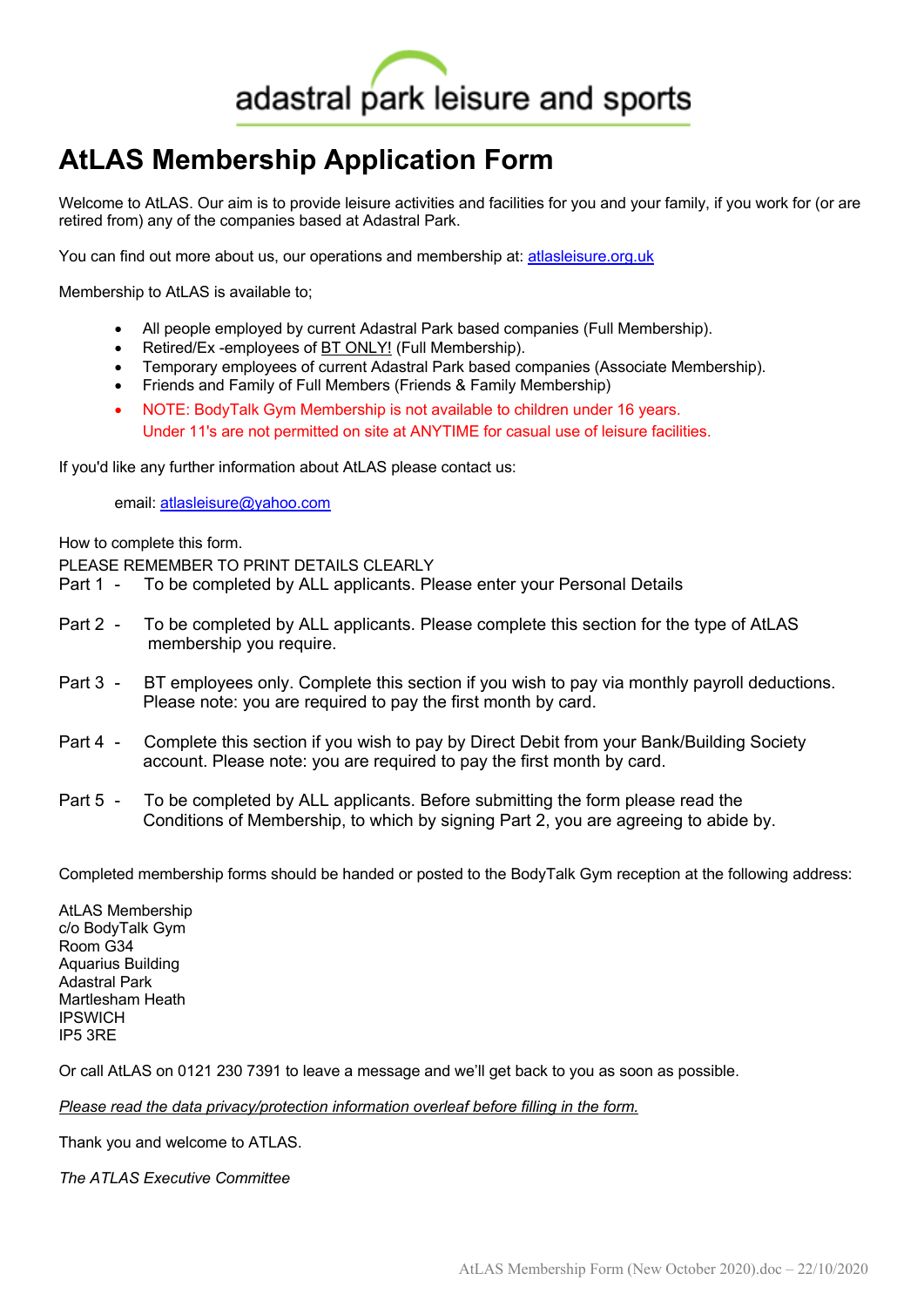#### **Data Privacy and Data Protection – your personal data; what we use it for; your options.**

We (AtLAS) needs the personal data (information) you're providing to us via this Membership Application Form to administer your AtLAS Membership. i.e. we hold it and use it on a 'legitimate interest' basis. If you do not allow us to continue to use to hold and use this information, you may not be able to commence or continue your AtLAS Membership.

AtLAS uses email extensively to promote special offers/concessions and events that may be of interest to you and enhance the benefits of your AtLAS membership – so-called 'marketing' emails.. However these are discretionary and we require your explicit consent ('opt-in') to use your email address and other personal information to send you these types of message.

For full details please refer to our Privacy Notice online (https://atlasleisure.org.uk/atlas-privacy-notice/) or as an Appendix to this form, on request.

#### **IMPORTANT: Please tick one of the two options below before completing the rest of the form.**

 $\Box$  **I DO** consent to AtLAS using my personal data to send me marketing information, including member offers and opportunities. I ACKNOWLEDGE that AtLAS will continue to use my personal data to administer my membership.

**T** I DO NOT consent to AtLAS using my personal data to send me marketing information. I understand I will no longer receive member offers and opportunities. I ACKNOWLEDGE that AtLAS will continue to use my personal data to administer my membership.

# adastral park leisure and sports

### Membership application form

#### **Part 1 - Personal details**  $\star$  **PLEASE PRINT CLEARLY** $\star$

| Title (delete as applicable)     | Mr / Mrs / Miss / Ms / Other | (please specify)    |                    |  |  |  |  |  |  |  |  |  |  |
|----------------------------------|------------------------------|---------------------|--------------------|--|--|--|--|--|--|--|--|--|--|
| Surname                          |                              |                     |                    |  |  |  |  |  |  |  |  |  |  |
| Forename(s)                      |                              |                     |                    |  |  |  |  |  |  |  |  |  |  |
| Familiar name (If applicable)    |                              |                     |                    |  |  |  |  |  |  |  |  |  |  |
| Gender (delete as applicable)    | Male / Female                |                     |                    |  |  |  |  |  |  |  |  |  |  |
| Date of birth                    | Day:                         | Month:              | Year:              |  |  |  |  |  |  |  |  |  |  |
| Company Name (If applicable)     |                              |                     |                    |  |  |  |  |  |  |  |  |  |  |
| Correspondence address           |                              |                     |                    |  |  |  |  |  |  |  |  |  |  |
|                                  |                              |                     |                    |  |  |  |  |  |  |  |  |  |  |
| EIN/CIN No. (BT Employees Only)  |                              |                     |                    |  |  |  |  |  |  |  |  |  |  |
| Contact numbers                  | Work:                        |                     |                    |  |  |  |  |  |  |  |  |  |  |
|                                  | Mobile:                      |                     |                    |  |  |  |  |  |  |  |  |  |  |
| Email address (Please PRINT)     |                              |                     |                    |  |  |  |  |  |  |  |  |  |  |
| <b>FOR OFFICE USE ONLY</b>       |                              |                     |                    |  |  |  |  |  |  |  |  |  |  |
| Membership No.                   | <b>MOP</b>                   | <b>Renewal Date</b> |                    |  |  |  |  |  |  |  |  |  |  |
| Computer<br>Fee Paid?<br>Logged? | <b>Induction</b><br>Booked?  | Conf email<br>sent? | D/D email<br>sent? |  |  |  |  |  |  |  |  |  |  |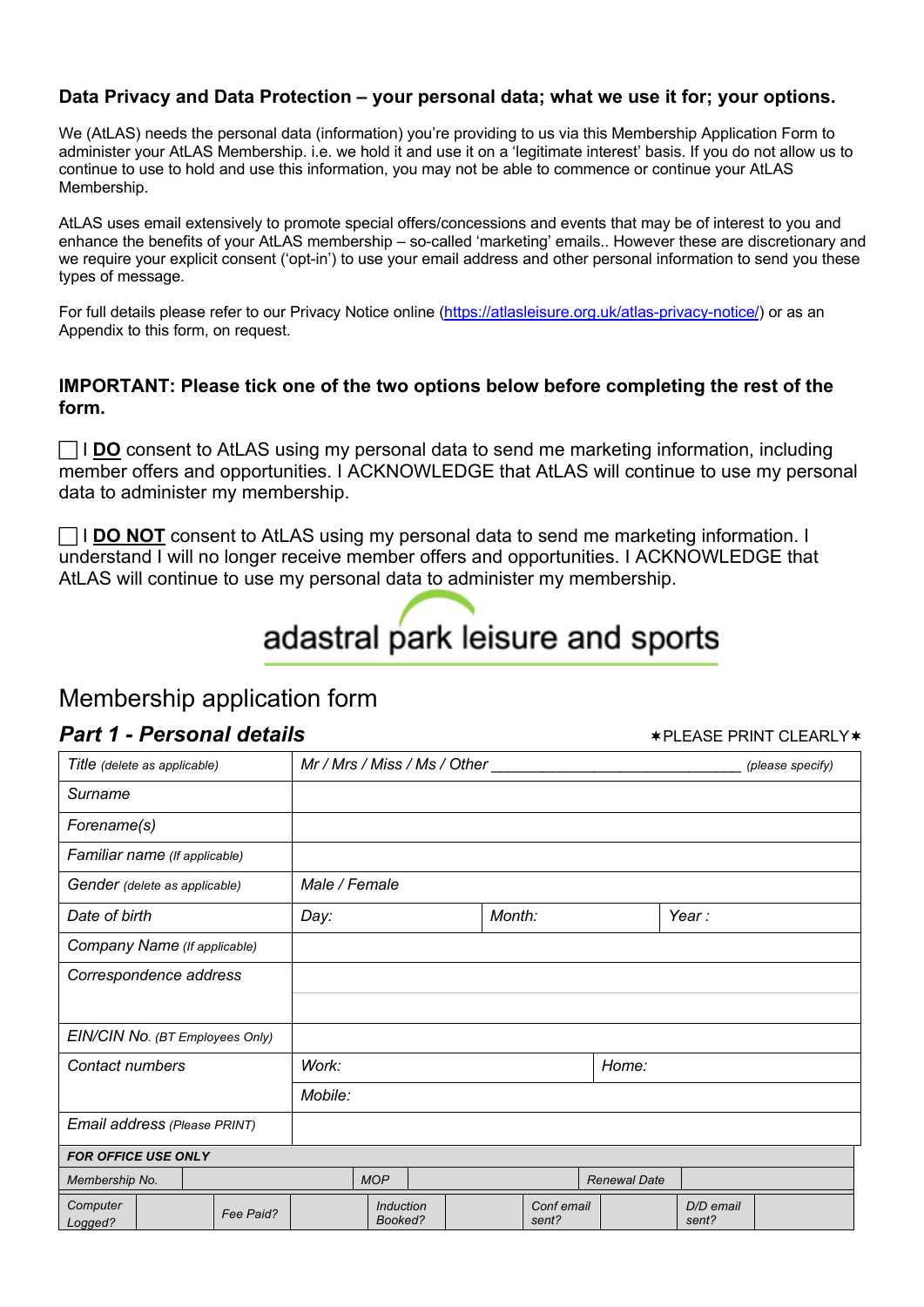## *Part 2 - Membership details*

I wish to apply for membership of **Adastral Park Leisure and Sports (ATLAS)** as follows:

|                                                                                                              | Membership Type - Please tick one box only |                                                                                                  |                                   |                         |                           |                         |  |  |  |  |  |  |
|--------------------------------------------------------------------------------------------------------------|--------------------------------------------|--------------------------------------------------------------------------------------------------|-----------------------------------|-------------------------|---------------------------|-------------------------|--|--|--|--|--|--|
|                                                                                                              |                                            | Bronze - See atlasleisure.org.uk/join-atlas/<br>Silver - As Bronze plus BodyTalk Gym membership. |                                   |                         |                           |                         |  |  |  |  |  |  |
|                                                                                                              | Full                                       | <b>Friends and Family</b><br><b>Associate</b>                                                    |                                   |                         |                           |                         |  |  |  |  |  |  |
| Are you a                                                                                                    | $Bronze =$<br>$£2/m$ onth                  | $Silver =$<br>£11/month                                                                          | $Bronze =$<br>£2/month            | $Silver =$<br>£11/month | $Bronze =$<br>$£2/m$ onth | $Silver =$<br>£15/month |  |  |  |  |  |  |
| Permanent employee of current Adastral<br>Park based company?                                                |                                            |                                                                                                  |                                   |                         |                           |                         |  |  |  |  |  |  |
| Retired/Ex-employee of BT Only?<br>(Membership application must be within<br>6 months of leaving employment) |                                            |                                                                                                  |                                   |                         |                           |                         |  |  |  |  |  |  |
| Temporary employee of current Adastral<br>Park based company?                                                |                                            |                                                                                                  |                                   |                         |                           |                         |  |  |  |  |  |  |
| Friend or Family of a Full Member?<br>(Non site based contractors & IM<br>company ex-employees must be F&F)  |                                            |                                                                                                  |                                   |                         |                           |                         |  |  |  |  |  |  |
| Please complete:>>>>>>>>>>>                                                                                  |                                            |                                                                                                  | Membership number of Full member? |                         |                           |                         |  |  |  |  |  |  |

Adastral Park access: For AtLAS Social Passcard to access the park, please ask at the Body Talk Gym reception. ATLAS Social Pass restricts access as follows:

Sports Hall, Clubhouse, Tennis Courts, Hub, Sailing Club Shed, Hard Court, Radio Hut & Masts and BodyTalk Gym – Mon-Fri 0630 - 2200 and Sat-Sun 0800-2200 (Please see individual clubs for their opening/activity times.) CHILDREN UNDER 11 YEARS OLD ARE NOT PERMITTED ON SITE FOR CASUAL USE OF THE LEISURE **FACILITIES AT ANYTIME. - CHILDREN AGED 11 AND OLDER MUST BE ESCORTED AT ALL TIMES** 

Access restricted to: Sports Hall, Clubhouse, Tennis Courts, Hub, - Mon-Fri 1700-2200 and Sat-Sun 0800-2200 only) I agree to abide by the ATLAS constitution and the conditions set out in part 6 of this form.

| Signature:<br>$-$ | Date: |
|-------------------|-------|
|                   |       |

## *Part 3 – Payment by BT payroll.*

(Note: First month to be paid by card) **PLEASE PRINT CLEARLY**

Authority to collect membership subscriptions via BT payroll Monthly deduction from pay for BT employees only

 $I$  (full name)

wish to subscribe to **Adastral Park Leisure and Sports (AtLAS)** with

\* Bronze Membership at the rate **£2.00** per month

\* Associate Silver Membership at the rate of **£11.00** per month

\* Friends & Family Silver Membership at the rate of **£15.00** per month (\*please delete two options as applicable)

This form supercedes any previous authority for this Club.

| Employee Identification Number (EIN): |  |
|---------------------------------------|--|
| Organisational Unit Code (OUC):       |  |
| Pay Group Reference:                  |  |
| Grade:                                |  |

| Signature |  |  |
|-----------|--|--|
| Date      |  |  |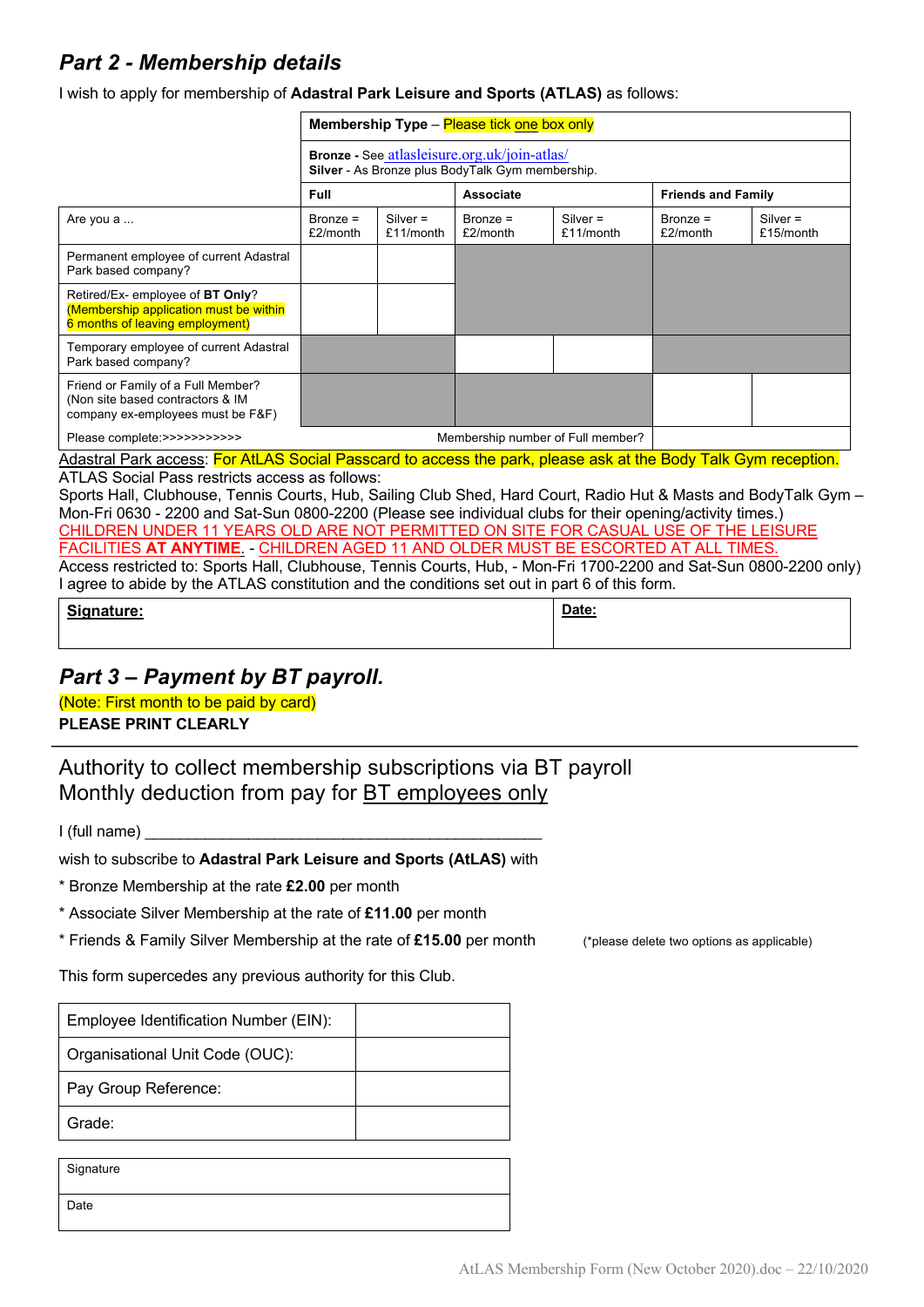Membership subscriptions by Direct Debit (Note: First month to be paid by card)

Instruction to your

Bank or Building Society

to pay by Direct Debit



| <b>PRO-FITNESS</b> |  | (MARTLESHAM) |  |
|--------------------|--|--------------|--|
|                    |  | x x x x x    |  |

**Please fill in the whole form including official use box using a ball point pen and** 

| send it to:     |                             | r icase im in the whole form including official ase lost asing a ball point pen and |  |  |  |  |  |  |          |  |                              |  |  |      |              | <b>Service User Number</b>                                            |                                                                                                  |   |                                                |                |                                                                                                                                                                                         |
|-----------------|-----------------------------|-------------------------------------------------------------------------------------|--|--|--|--|--|--|----------|--|------------------------------|--|--|------|--------------|-----------------------------------------------------------------------|--------------------------------------------------------------------------------------------------|---|------------------------------------------------|----------------|-----------------------------------------------------------------------------------------------------------------------------------------------------------------------------------------|
|                 |                             | Atlas Body Talk Gym,                                                                |  |  |  |  |  |  |          |  |                              |  |  |      | 8            | 3                                                                     | 8                                                                                                | 7 | 8                                              | $\overline{2}$ |                                                                                                                                                                                         |
|                 |                             | pp. G34 Aquarius Building,                                                          |  |  |  |  |  |  |          |  |                              |  |  |      |              |                                                                       |                                                                                                  |   |                                                |                |                                                                                                                                                                                         |
|                 |                             | Adastral Park,                                                                      |  |  |  |  |  |  |          |  |                              |  |  |      |              |                                                                       |                                                                                                  |   |                                                |                |                                                                                                                                                                                         |
|                 | Martlesham Heath<br>Ipswich |                                                                                     |  |  |  |  |  |  |          |  |                              |  |  |      |              |                                                                       |                                                                                                  |   | FOR Pro-Fitness (Martlesham) OFFICIAL USE ONLY |                |                                                                                                                                                                                         |
|                 | Suffolk                     |                                                                                     |  |  |  |  |  |  |          |  |                              |  |  |      |              | This is not part of the instruction to your Bank or Building Society. |                                                                                                  |   |                                                |                |                                                                                                                                                                                         |
| IP5 3RE         |                             |                                                                                     |  |  |  |  |  |  |          |  |                              |  |  |      |              |                                                                       |                                                                                                  |   |                                                |                |                                                                                                                                                                                         |
|                 |                             |                                                                                     |  |  |  |  |  |  |          |  |                              |  |  |      |              |                                                                       |                                                                                                  |   |                                                |                |                                                                                                                                                                                         |
|                 |                             | Name(s) of Account Holder(s)                                                        |  |  |  |  |  |  |          |  |                              |  |  |      |              |                                                                       |                                                                                                  |   |                                                |                |                                                                                                                                                                                         |
|                 |                             |                                                                                     |  |  |  |  |  |  |          |  |                              |  |  |      |              |                                                                       |                                                                                                  |   |                                                |                |                                                                                                                                                                                         |
|                 |                             |                                                                                     |  |  |  |  |  |  |          |  |                              |  |  |      |              |                                                                       |                                                                                                  |   |                                                |                |                                                                                                                                                                                         |
|                 |                             |                                                                                     |  |  |  |  |  |  |          |  |                              |  |  |      |              |                                                                       |                                                                                                  |   |                                                |                |                                                                                                                                                                                         |
|                 |                             | <b>Bank/Building Society account number</b>                                         |  |  |  |  |  |  |          |  |                              |  |  |      |              |                                                                       |                                                                                                  |   |                                                |                |                                                                                                                                                                                         |
|                 |                             |                                                                                     |  |  |  |  |  |  |          |  |                              |  |  |      |              |                                                                       |                                                                                                  |   |                                                |                |                                                                                                                                                                                         |
|                 |                             | <b>Branch Sort Code</b>                                                             |  |  |  |  |  |  |          |  |                              |  |  |      |              |                                                                       |                                                                                                  |   |                                                |                |                                                                                                                                                                                         |
|                 |                             |                                                                                     |  |  |  |  |  |  |          |  |                              |  |  |      |              |                                                                       | <b>Instruction to your Bank or Building Society</b>                                              |   |                                                |                | Please pay Pro-Fitness (Martlesham) Direct Debits from the account detailed in this                                                                                                     |
|                 |                             |                                                                                     |  |  |  |  |  |  |          |  |                              |  |  |      |              |                                                                       |                                                                                                  |   |                                                |                | Instruction subject to the safeguards assured by the Direct Debit Guarantee. I understand<br>that this Instruction may remain with Pro-Fitness (Martlesham) and, if so, details will be |
|                 |                             | Name and full postal address of your Bank or Building Society                       |  |  |  |  |  |  |          |  |                              |  |  |      |              |                                                                       | passed electronically to my Bank/Building Society.                                               |   |                                                |                |                                                                                                                                                                                         |
| To: The Manager |                             |                                                                                     |  |  |  |  |  |  |          |  | <b>Bank/Building Society</b> |  |  |      |              |                                                                       |                                                                                                  |   |                                                |                |                                                                                                                                                                                         |
| Address         |                             |                                                                                     |  |  |  |  |  |  |          |  |                              |  |  |      | Signature(s) |                                                                       |                                                                                                  |   |                                                |                |                                                                                                                                                                                         |
|                 |                             |                                                                                     |  |  |  |  |  |  |          |  |                              |  |  |      |              |                                                                       |                                                                                                  |   |                                                |                |                                                                                                                                                                                         |
|                 |                             |                                                                                     |  |  |  |  |  |  |          |  |                              |  |  |      |              |                                                                       |                                                                                                  |   |                                                |                |                                                                                                                                                                                         |
|                 |                             |                                                                                     |  |  |  |  |  |  | Postcode |  |                              |  |  | Date |              |                                                                       |                                                                                                  |   |                                                |                |                                                                                                                                                                                         |
|                 |                             |                                                                                     |  |  |  |  |  |  |          |  |                              |  |  |      |              |                                                                       |                                                                                                  |   |                                                |                |                                                                                                                                                                                         |
| Reference       |                             |                                                                                     |  |  |  |  |  |  |          |  |                              |  |  |      |              |                                                                       |                                                                                                  |   |                                                |                |                                                                                                                                                                                         |
|                 |                             |                                                                                     |  |  |  |  |  |  |          |  |                              |  |  |      |              |                                                                       |                                                                                                  |   |                                                |                |                                                                                                                                                                                         |
|                 |                             |                                                                                     |  |  |  |  |  |  |          |  |                              |  |  |      |              |                                                                       |                                                                                                  |   |                                                |                |                                                                                                                                                                                         |
|                 |                             |                                                                                     |  |  |  |  |  |  |          |  |                              |  |  |      |              |                                                                       | Banks and Building Societies may not accept Direct Debit Instructions from some types of account |   |                                                |                |                                                                                                                                                                                         |
|                 |                             |                                                                                     |  |  |  |  |  |  |          |  |                              |  |  |      |              |                                                                       |                                                                                                  |   |                                                |                | DDI1                                                                                                                                                                                    |

The Direct Debit Guarantee

This guarantee should be detached and retained by the Payer.



- This Guarantee is offered by all Banks and Building Societies that accept instructions to pay Direct Debits.
- If there are any changes to the amount, date or frequency of your Direct Debit Pro-Fitness (Martlesham) will notify you 10 working days in advance of your account being debited or as otherwise agreed. If you request Pro-Fitness (Martlesham) to collect a payment, confirmation of the amount and date will be given to you at the time of request.
- If an error is made in the payment of your Direct Debit by Pro-Fitness (Martlesham) or your Bank or Building Society, you are entitled to a full and immediate refund of the amount paid from your Bank or Building Society.
- If you receive a refund you are not entitled to, you must pay it back when Pro-Fitness (Martlesham) ask you to.
- You can cancel a Direct Debit at any time by simply contacting your Bank or Building Society. Written confirmation may be required. Please also notify us.